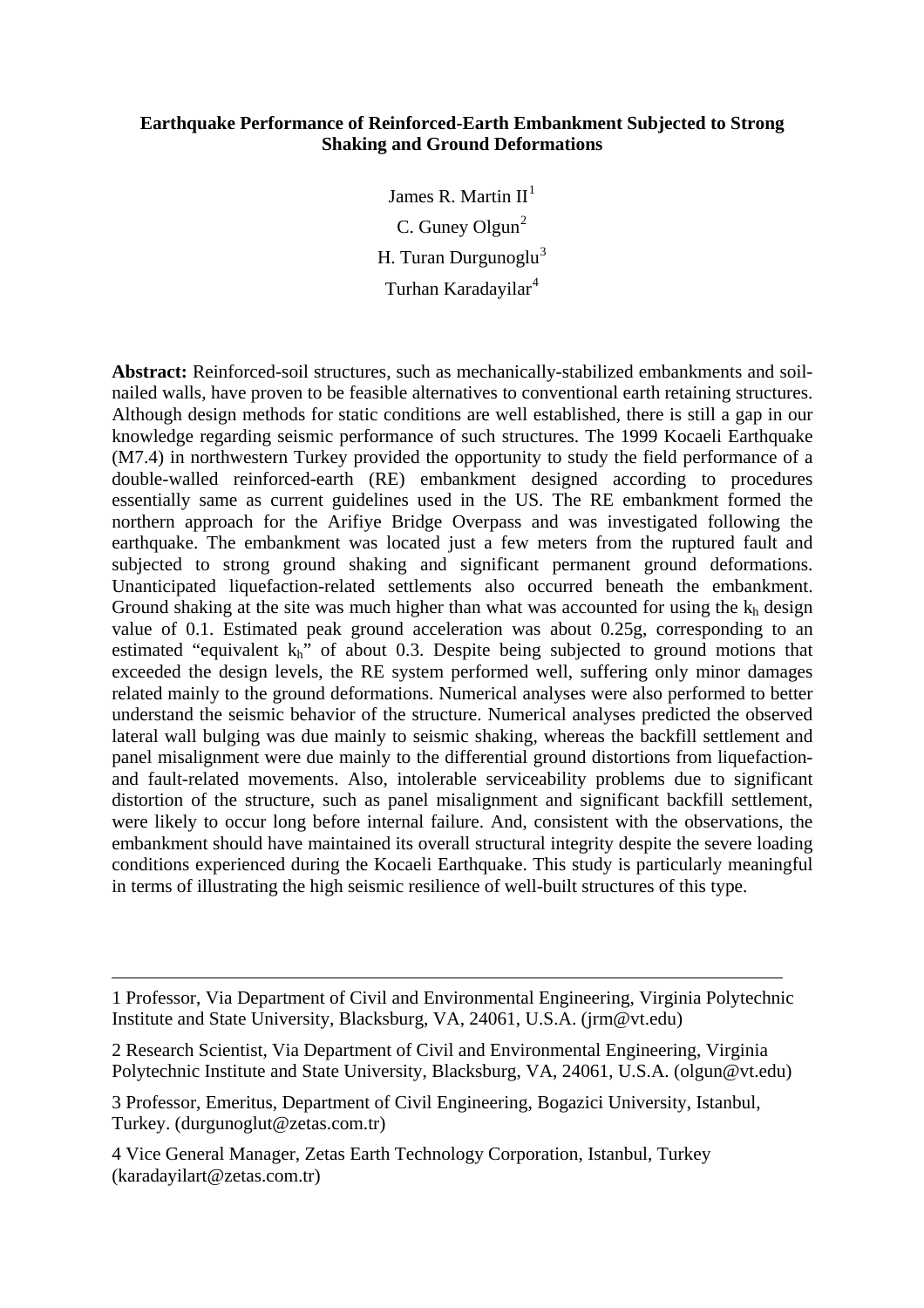## **INTRODUCTION**

Recent decades have seen an increased usage of reinforced soil structures, and designs are becoming more aggressive with taller walls and a wider variety of reinforcing elements and facing materials. There is a critical need for well-documented earthquake field performance case histories. The August 17, 1999 Kocaeli Earthquake  $(M_w=7.4)$  that struck northwestern Turkey provided an important opportunity to study the field performance of a number of mechanically-stabilized and soil-nailed walls located in the affected region. MSE structures generally performed well, except for cases of poor foundation soils, global instability, and/or inadequate static design (*1*). Of particular significance was the performance of an MSE approach embankment at the Arifiye Bridge Overpass. The northern embankment was constructed using Reinforced Earth (RE) technology; the general site location is shown in Figure 1. The embankment was immediately adjacent to the ruptured fault and underlain by soft and liquefiable soils. Peak ground accelerations during the earthquake are estimated at about 0.25g for this site (*2*). The wall was designed using specifications similar to FHWA, but was designed for shaking levels much lower than those estimated to have occurred. Following the earthquake, a detailed field reconnaissance was made that included measurements of wall displacements, ground settlements, and fault-related ground movements. Despite being subjected to ground shaking levels above the design values, along with large liquefaction- and fault-related ground displacements, the RE system performed well, suffering only minor damage. As a stark comparison, two conventional earth embankments located nearby suffered heavy damage. This paper provides a description of the RE embankment, the seismic design of the structure, observed performance, and the analytical and numerical studies performed to better understand the seismic behavior.



**Figure 1 Setting of the August 17, 1999 Kocaeli Earthquake**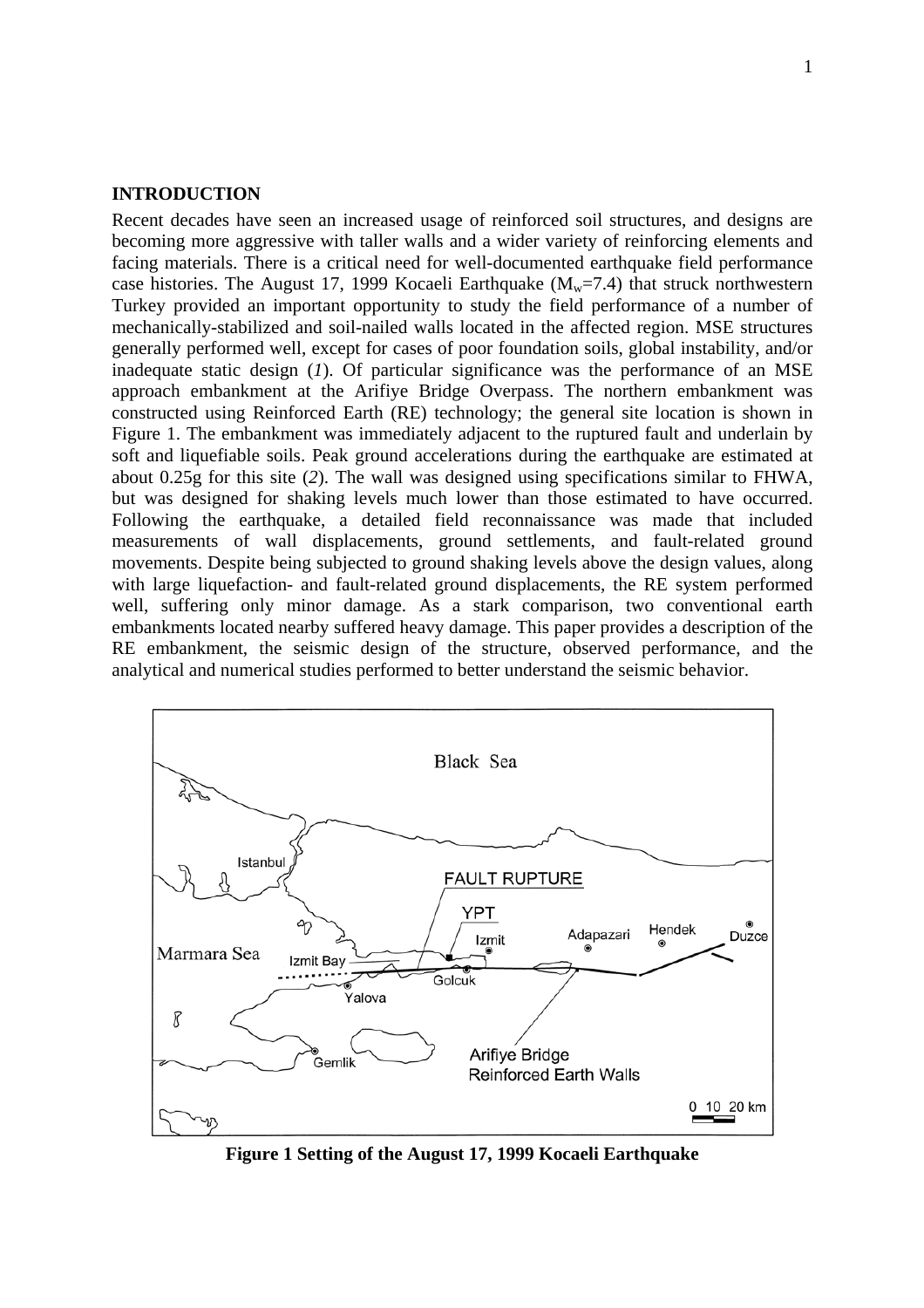### **ARIFIYE BRIDGE OVERPASS AND RE EMBANKMENT**

The Arifiye Bridge Overpass, which was constructed in 1988 and destroyed in the 1999 earthquake, consisted of four simply-supported spans resting on approach abutments and three mid-span pier supports. The two wing walls of the northern approach embankment were constructed using Reinforced Earth® (RE) technology, whereas the southern approach was a conventional earth embankment with sloping sides. The site is located along the Trans European Motorway adjacent to the ruptured fault as shown in the schematic in Figure 2.

The northern approach ramp was 145 m long and 12.5 m wide with one traffic lane in each direction. The maximum height of the ramp was 10 m. The bridge deck rested on a reinforced concrete abutment supported by a pile foundation, as shown in Figure 3. The RE walls that formed the embankment were of conventional design, consisting of cruciform and/or square, interlocking reinforced-concrete facing panels and ribbed, galvanized steel reinforcing strips. A cross-section of the maximum section of the RE embankment is shown in Figure 4. The facing panels were 150 cm x 150 cm in frontal area, and the reinforcing strips had a cross section of 40 mm x 5 mm. Five strips per panel were used for the two lower panels, and four strips were used for the upper panels. The reinforcement length was 7 m along the section of the wall where the height ranged between 8-10 m. Reinforcement length was decreased progressively at shorter sections of the approach embankment. The reinforcing elements from each side of the wall overlapped 1.5 m at the center and were not connected. The backfill soil was of high quality, consisting of sand and gravel that was compacted in lifts during wall construction.



**Figure 2 Plan view of Arifiye Overpass and fault rupture** 

As shown in Figure 3, a 4.8-m wide reinforced-concrete culvert passed beneath the wall. The culvert is located in a creek channel that runs beneath the site. Suspected liquefaction in the creek-bed soils beneath this culvert led to significant earthquake-induced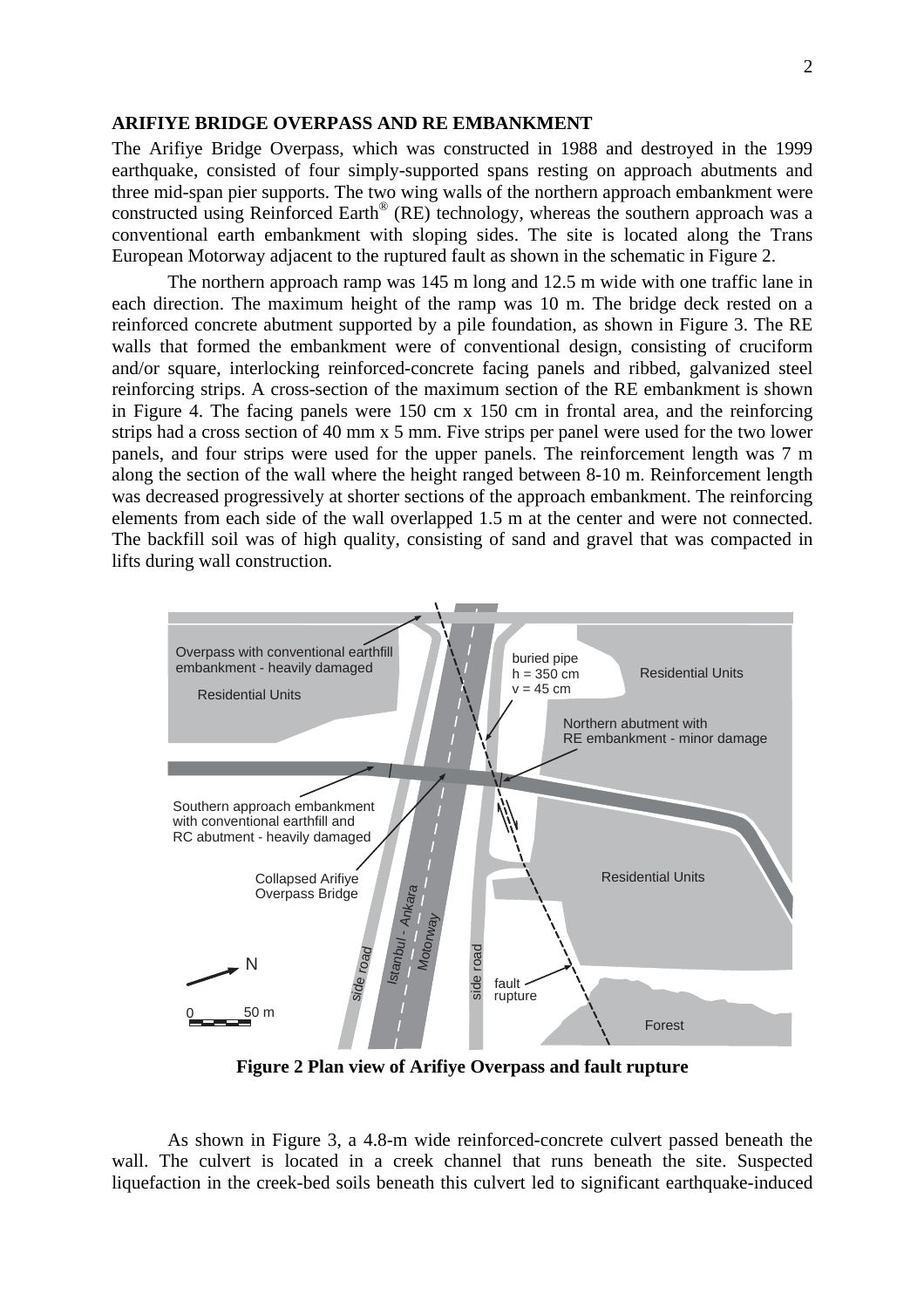settlements in this area of the wall. Also, note that "slip joints" were used along the height of the wall on both sides of the concrete culvert, as well as between the RE wall and the pilefounded reinforced concrete bridge abutment. These special joints were used to mitigate anticipated static differential settlements, but apparently played an important role in limiting damage from earthquake-induced differential settlements.



**Figure 3 Front view of the Arifiye Overpass RE wall (northern approach embankment)** 



**Figure 4 Cross-section view of the maximum section of the Arifiye RE embankment** 

# **SUBSOIL CONDITIONS**

The Arifiye Overpass site is situated within a deposit of Quaternary alluvial sediments consisting of alternating layers of medium clay/silt and loose sand with a shallow water table. Following the earthquake, Virginia Tech personnel performed Cone Penetration Tests with shear wave velocity measurements (SCPT) at two locations along the northern approach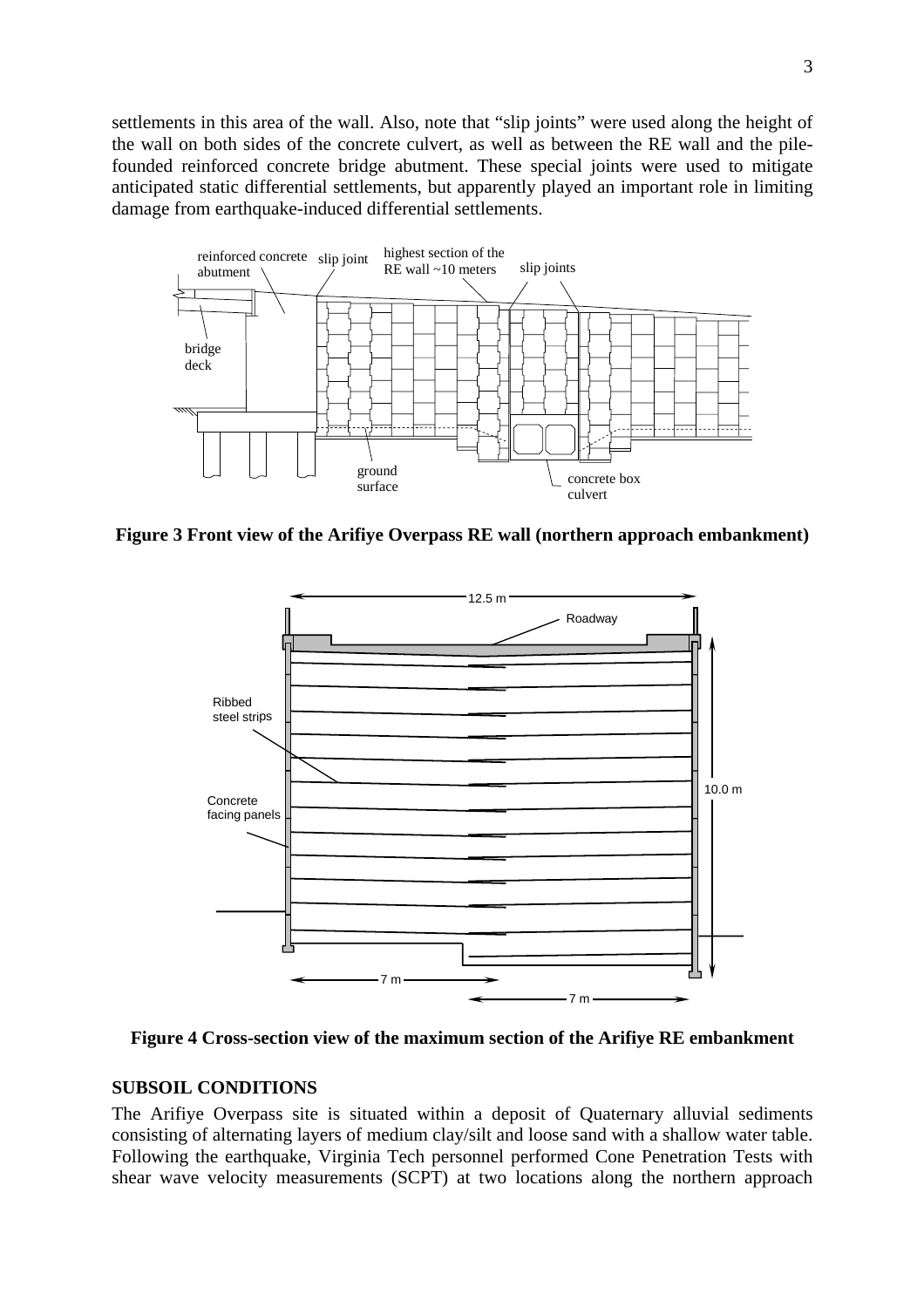embankment. CPT sounding and shear wave velocity measurements from one of the test locations are shown in Figure 5. The upper 5 m of the profile consists of 2 m of loose silty/clayey sand fill with average  $Q_c$  values of 2.5 MPa underlain by a 3 m-thick medium clay layer with  $Q_c$  values of about 1.5 MPa. The clay is underlain by a 1 m-thick stratum of clean sand with an  $I_c < 1.5$  and an estimated fines content  $\langle 5\% \rangle$ . Average values of normalized clean-sand-equivalent tip resistance  $(q_{c1,CS})$  for the sand are 120. As shown later, this layer is liquefiable under moderate levels of ground shaking. A mixed stratum of clay with lenses of interbedded sand is encountered below the sand and extends from a depth of 5 m to 8 m. Normalized clean-sand-equivalent tip resistance  $(q_{c1,CS})$  for this stratum is fairly uniform, averaging 80. A medium-to-stiff clay stratum with an average  $Q_c$  of 2 MPa extends from a depth of 8 m down to 22 m where the CPT was terminated. The water table was encountered at a depth of about 2 m.

As shown in Figure 5, shear wave velocities average about 150 m/s throughout the 22-m deep profile, increasing from 70 m/s to 130 m/s within the first 10 m, and then quickly increasing to 150-200 m/s and remaining fairly uniform down to the explored depth of 22 m. The site classifies as NEHRP "F" due to the presence of liquefiable sediments; otherwise, based solely on the shear wave velocities, the site would classify as NEHRP "E" (*3*).



**Figure 5 CPT sounding between the culvert and the reinforced concrete abutment (CPT-1)** 

# **RE EMBANKMENT SEISMIC DESIGN CONSIDERATIONS**

At the time the RE walls were built at Arifiye (1988), the Turkish Earthquake Code required a pseudo-static horizontal seismic coefficient,  $k<sub>h</sub>$ , of 0.1 be used for the seismic design of such structures (*4*). The design methodology of the code in Turkey is essentially the same as the current FHWA design procedures that utilize the pseudo-static limit equilibrium method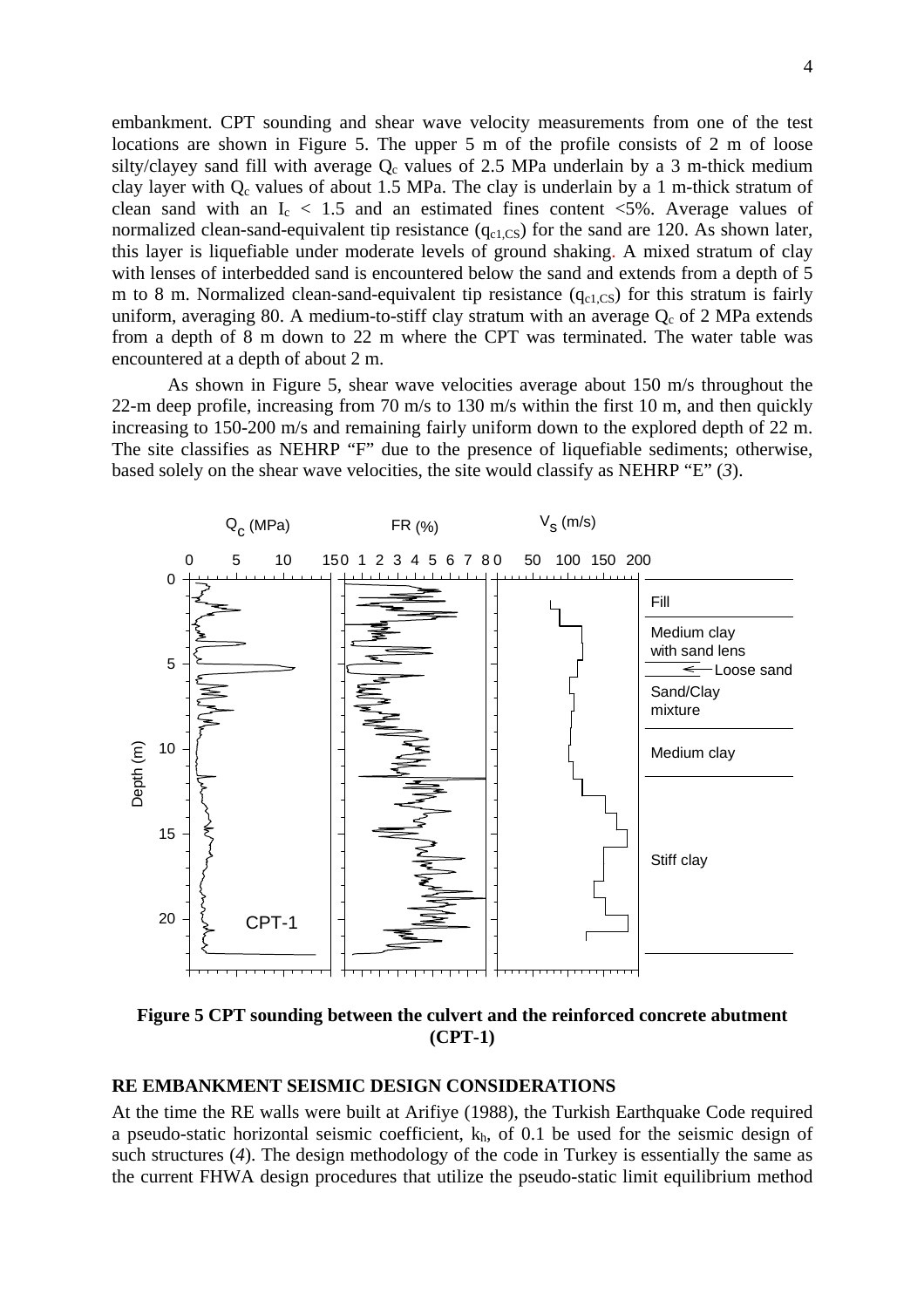for stability analysis of geosynthetic and metal-strip reinforced soil structures at sites where the anticipated ground accelerations are less than 0.29g (*5,6*). Accordingly, no rigorous seismic analysis was used for the wall design. The walls were designed in a simplified fashion using a pseudo-static seismic coefficient of 0.1 as required by the Turkish code, and the minimum factors of safety recommended by FHWA for both internal and external stability were used. Interestingly, as discussed later, this level of seismic coefficient resulted in little to no increase in required reinforcement compared to the static case. The actual estimated level of shaking that occurred at the wall corresponded to an "equivalent"  $k<sub>h</sub>$  value much higher than 0.1, probably close to 0.3.

## **OBSERVED FIELD PERFORMANCE**

Field reconnaissance at the Arifiye Overpass site was conducted following the August 1999 M7.4 earthquake (*1*). Peak ground acceleration at the site was in the range of 0.25g, close to that recorded at other near-fault sites underlain by similar soil conditions such as the YPT station. In addition to significant ground shaking, ground displacements within a few meters of the RE walls were large, as the surficial fault rupture passed between the northern abutment and the center pier; see Figure 2. The maximum horizontal and vertical ground displacements near the northern abutment were estimated at 3.5 m and 0.45 m, respectively, as inferred from the measured offset of a nearby ruptured pipe. Four spans of the bridge collapsed in a "saw-tooth" manner due to the resultant relative displacements between the piers and abutments along with beam-seat widths that were insufficient to accommodate the movements. The magnitude of horizontal movement that occurred directly beneath the RE embankment is unknown, but was probably significant.

In addition to fault-related ground deformations, foundation settlements of up to 25 cm were observed. The abutment and the damaged RE structure are shown in Figure 6, where ground cracks, settlements, and signs of distress on one side of the wall are visible. The resulting differential wall settlement caused the facing panels to become separated and misaligned, which allowed spillage of some backfill material, as shown in Figure 7. The maximum out-of-plane wall panel displacement was about 10 cm and occurred at 3 m or onethird of the wall height from the base. A schematic illustrating the wall damage is shown in both side and plan view in Figure 8. It appears that the heavy embankment and the relatively strong fill underneath the wall (2-m thick dry crust) punched through the soft foundation soil forming a localized "cone of depression" with the maximum settlement of 25 cm concentrated at the wall section overlying the culvert and creek bed. As illustrated in Figure 7, numerous ground cracks about 4 m long and running perpendicular to the wall were observed along the embankment. The location and orientation of the cracks suggests they were associated with differential settlements along the base of the wall. In particular, the culvert appears to have settled during the earthquake, probably due to the presence of the soft and/or liquefiable creek bed sediments. As discussed later, it is likely that liquefaction occurred in the underlying 1-m sand layer located at a depth of 5 m. No sand boils were observed at the site or neighboring sites. However, the presence of a 2-meter thick dry crust would have likely prevented any surficial manifestation of liquefaction at depth. It is possible too that that the fined-grained silty and clay strata suffered strength loss and softening and allowed earthquake-induced undrained shear distortions and settlement under the weight of the structure. Significant earthquake-induced settlements of similar fine-grained soils under loaded areas were reported at other sites in the region during the earthquake (*7,8*).

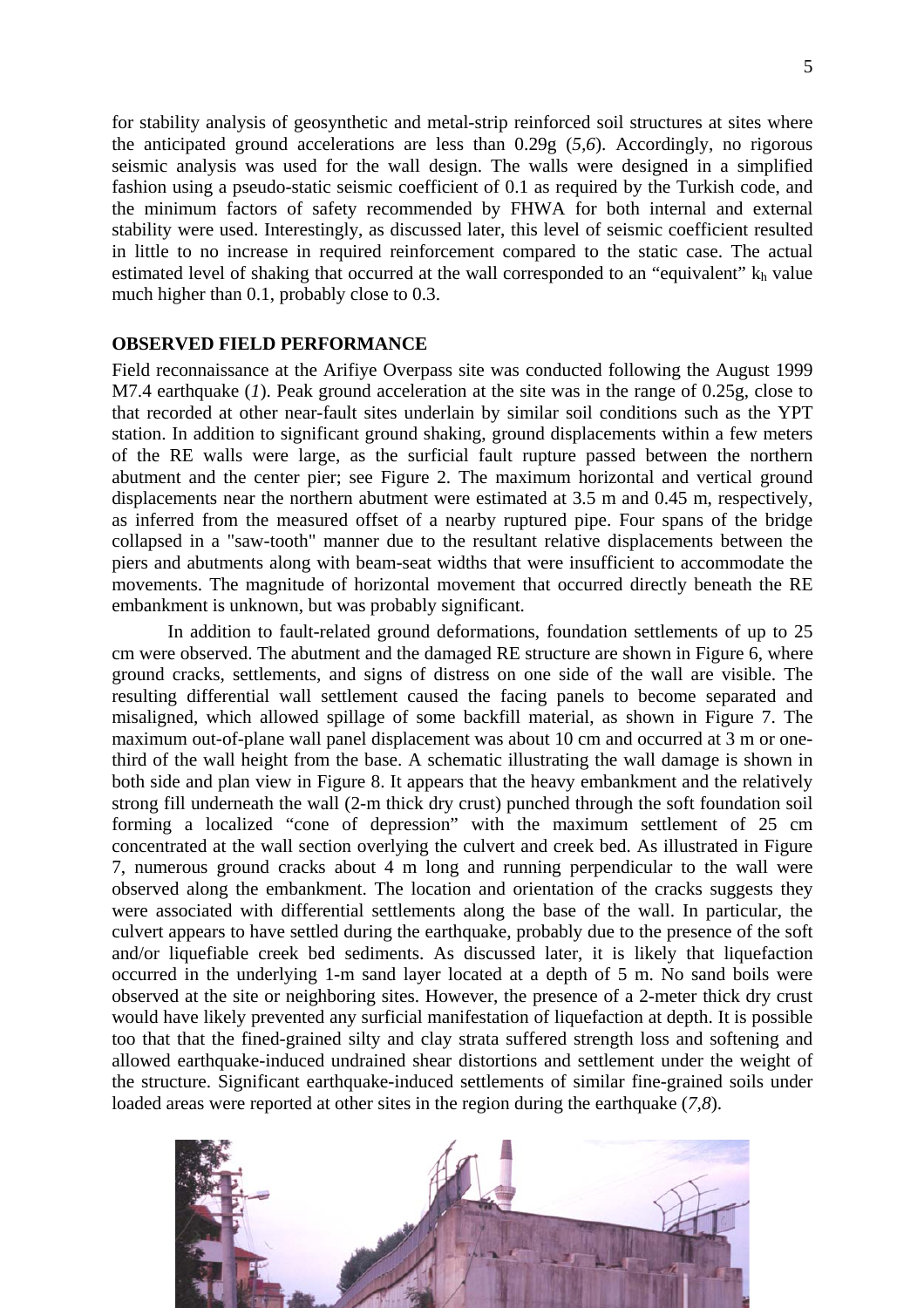

**Figure 6 Northern approach embankment and damaged RE wall** 



**Figure 7 Separation of the facing panels and spilled backfill material**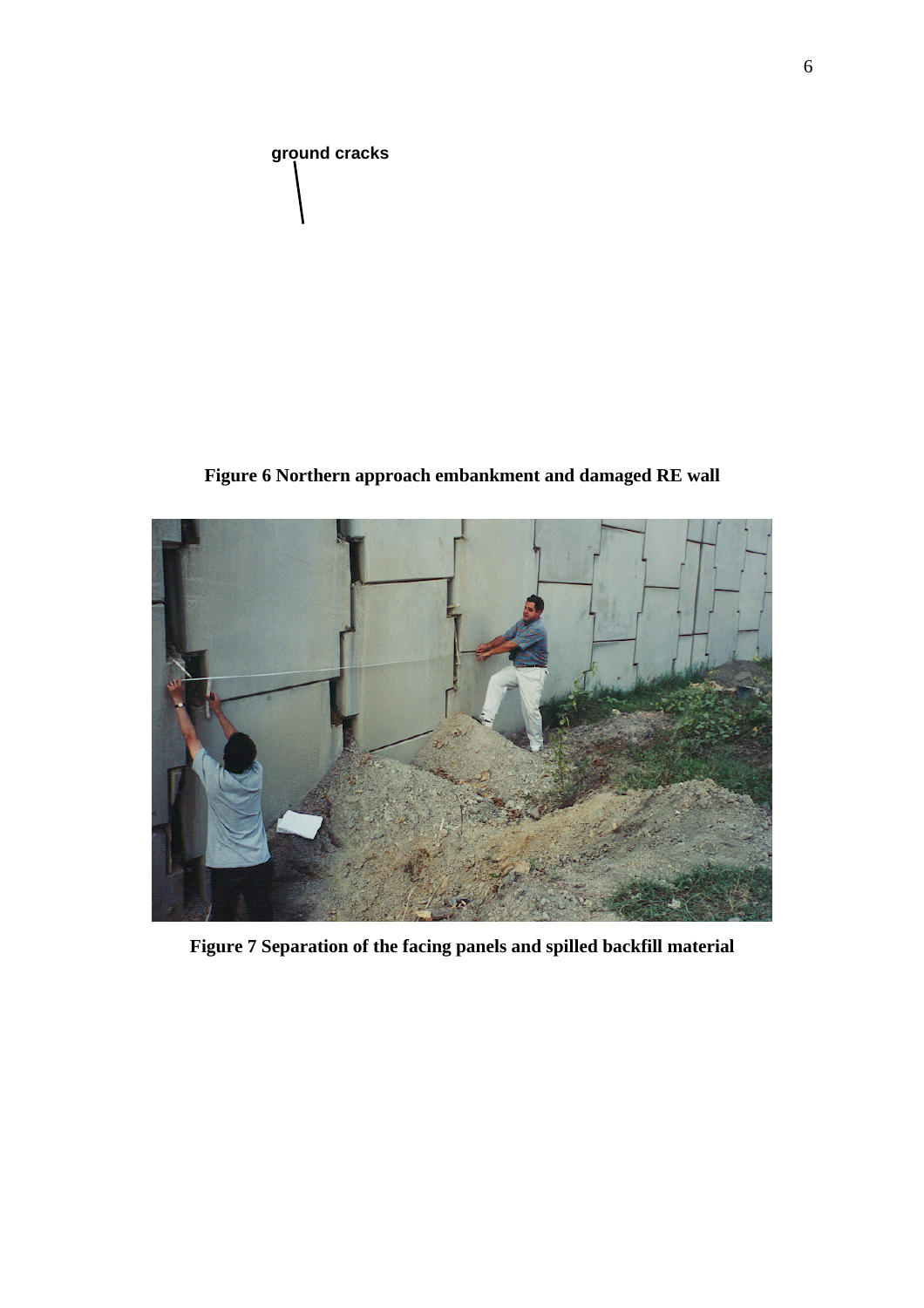

**Figure 8 Damage pattern of the RE walls (front and plan views)** 

The slip joints used along each side of the concrete culvert and other sections of the wall apparently added to the flexibility and the structure's ability to tolerate differential settlements without being overstressed. The facing panels were intact and no signs of distress on the panels were noted. The wall was demolished several weeks following our site reconnaissance and no signs of tensile failures in connections or reinforcing strips were found.

Overall, the most notable observation was the relative lack of significant damage to the RE embankment despite being subjected to ground shaking levels higher than the design values and unanticipated large ground displacements. In stark contrast to this behavior, the conventional embankment at the southern approach suffered heavy damage and had been demolished when the reconnaissance team arrived. Also, a conventionally-constructed 10 m high approach embankment located about 250 m from the RE wall (see Figure 2) suffered heavy damages during the earthquake, experiencing settlements of more than 1 m. The good performance of the RE embankment is thought to be particularly meaningful in demonstrating the seismic stability of conventionally-constructed walls of this type.

#### **SIMPLIFIED SEISMIC ANALYSIS**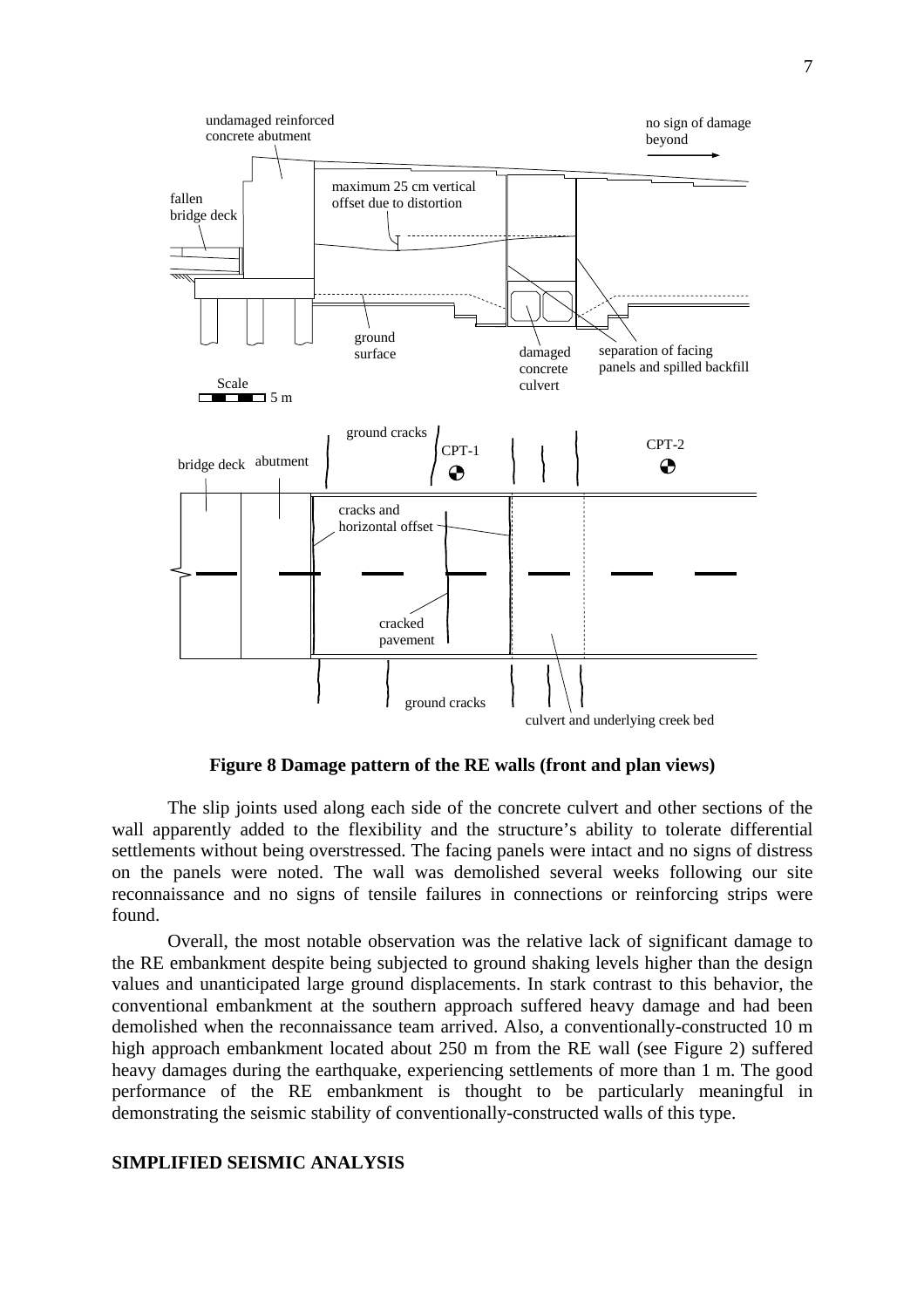To better interpret the performance of the RE walls and assess the adequacy of the seismic design used, a simplified seismic analysis was performed to estimate the earthquake loading on the wall. As mentioned earlier, peak ground accelerations at the site were estimated at close to 0.25g during the M7.4 event. Seismic loads on the RE walls, and the corresponding factors of safety for internal stability, were estimated using a pseudo-static approach where the earthquake-induced forces were represented via a horizontal seismic coefficient  $(k_h)$  as per the current FHWA design guidelines (*5,6*).

A simplified analysis was used for this study because it is sufficient for providing perspective on the observed embankment performance, and because this approach is most often used in design. Simplified analyses were performed using three different seismic coefficients:  $k_h = 0.1$ , 0.2, and 0.3. The analyses were performed for  $k_h = 0.1$  because this was the value used for design of the wall. The value of 0.3 is the calculated "equivalent  $k_h$ " value that corresponds to the estimated peak ground acceleration of 0.25g estimated to have actually occurred.

The use of a seismic coefficient of 0.1 results in an average reinforcement force increase of about 30% at the upper levels of the wall and 13% at the lower levels compared to the static case. A  $k_h = 0.2$  corresponds to an average reinforcement force increase of nearly 50% near the top of the wall and about 25% at the bottom relative to the static case. A  $k_h$  = 0.3, results in an average reinforcement force increase of over 75% near the top of the wall and about 40% at the bottom compared to the static case. Using this approach, we estimate that the seismically-induced reinforcement forces were on average about 1.6 times higher than the static case and, most significantly, about 1.3 times higher than those assumed during the seismic design of the wall  $(k_h = 0.1)$ .

The calculated design forces for each case are compared with the allowable tensile resistance of the steel strips and the available pullout resistance at each level. Allowable tensile resistance is estimated as 55% of the tensile yield strength of steel ( $\sigma_{yield} = 450 \text{ MPa} \approx$ 65 ksi and  $\sigma_{\text{allowable}} = 0.55 \sigma_{\text{yield}} = 247.5 \text{ MPa} \approx 36 \text{ ksi}$  and the available reinforcement crosssection area per unit wall width. Comparison of the available tensile resistances to the design forces and estimated actual forces are shown in Figure 9. It can be seen that the allowable capacity/demand ratio ranges from 1.9 - 11.0 along the height of the wall for the static case. These values fall to  $1.7 - 7.5$ ,  $1.5 - 5.7$ , and  $1.4 - 4.6$  for conditions with seismic coefficients, kh, of 0.1, 0.2, and 0.3, respectively. The results suggest that the reinforcements should not have been stressed beyond their allowable strengths during shaking, but they were stressed much higher than the design values based on  $k_h = 0.1$ .

The pullout resistance for seismic loading is calculated using the friction coefficient and the surface area of the reinforcement anchored to the passive zone defined by design guidelines. Design guidelines recommend the use of a minimum 1.5 for the factor of safety against pullout at each reinforcement level. Comparison of the pullout resistances to the design forces are shown in Figure 10. As seen, the static factor of safety ranges between 2.2 and 4.0 along the height of the wall for the static case. These values drop to  $1.5 - 3.5$  for a seismic coefficient of 0.1. The factors of safety drop to a range of 1.1 to 3.0 for a seismic coefficient of 0.2, and 0.9 to 2.9 for a seismic coefficient of 0.3. The results suggests possible stability problems with pullout resistance during the earthquake  $(k<sub>h</sub> = 0.3)$  in the upper levels.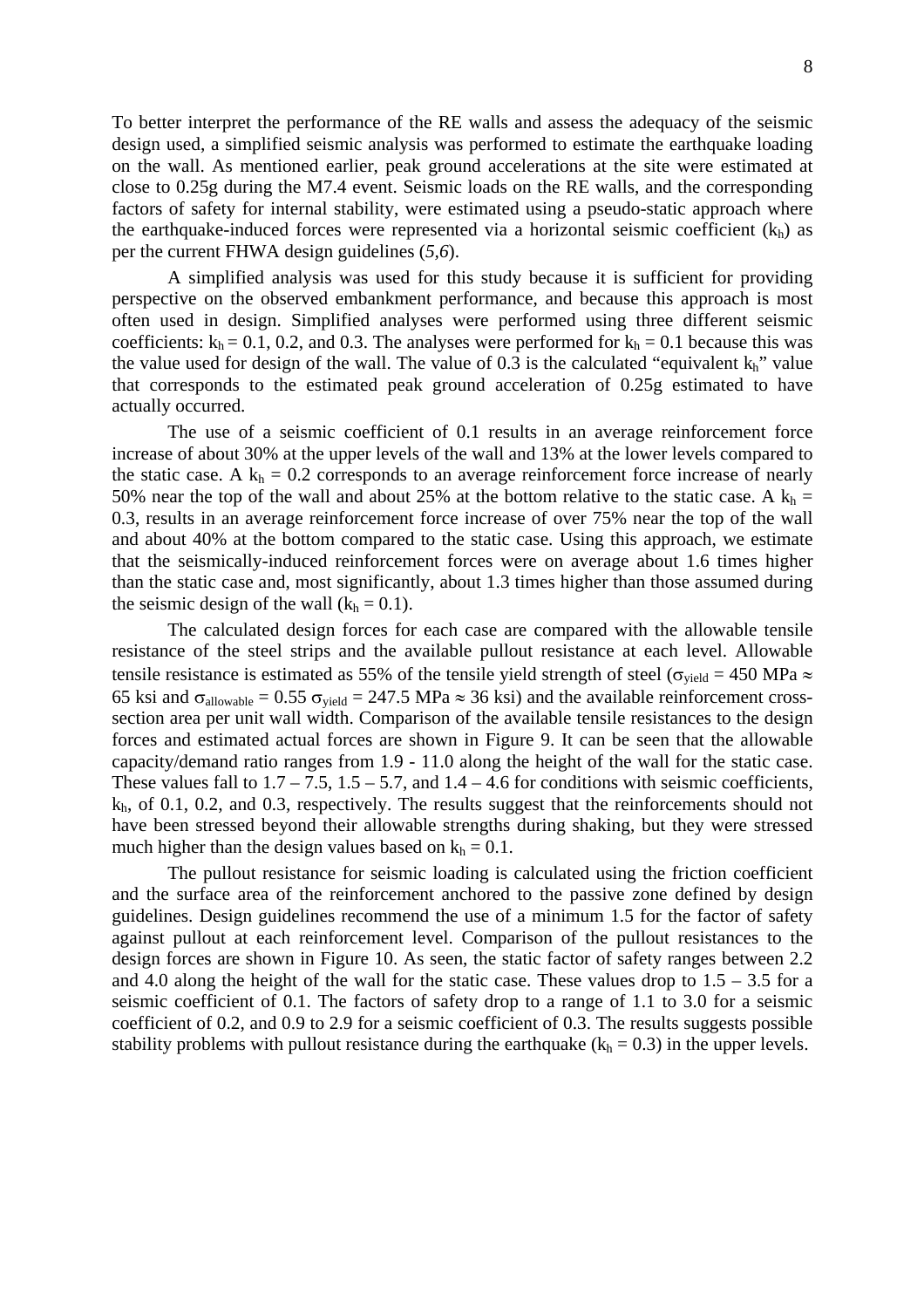

**Figure 9 Tensile resistance - factor of safety for static and seismic design** 



**Figure 10 Pullout resistance - factor of safety for static and seismic design** 

# **LIQUEFACTION ANALYSIS**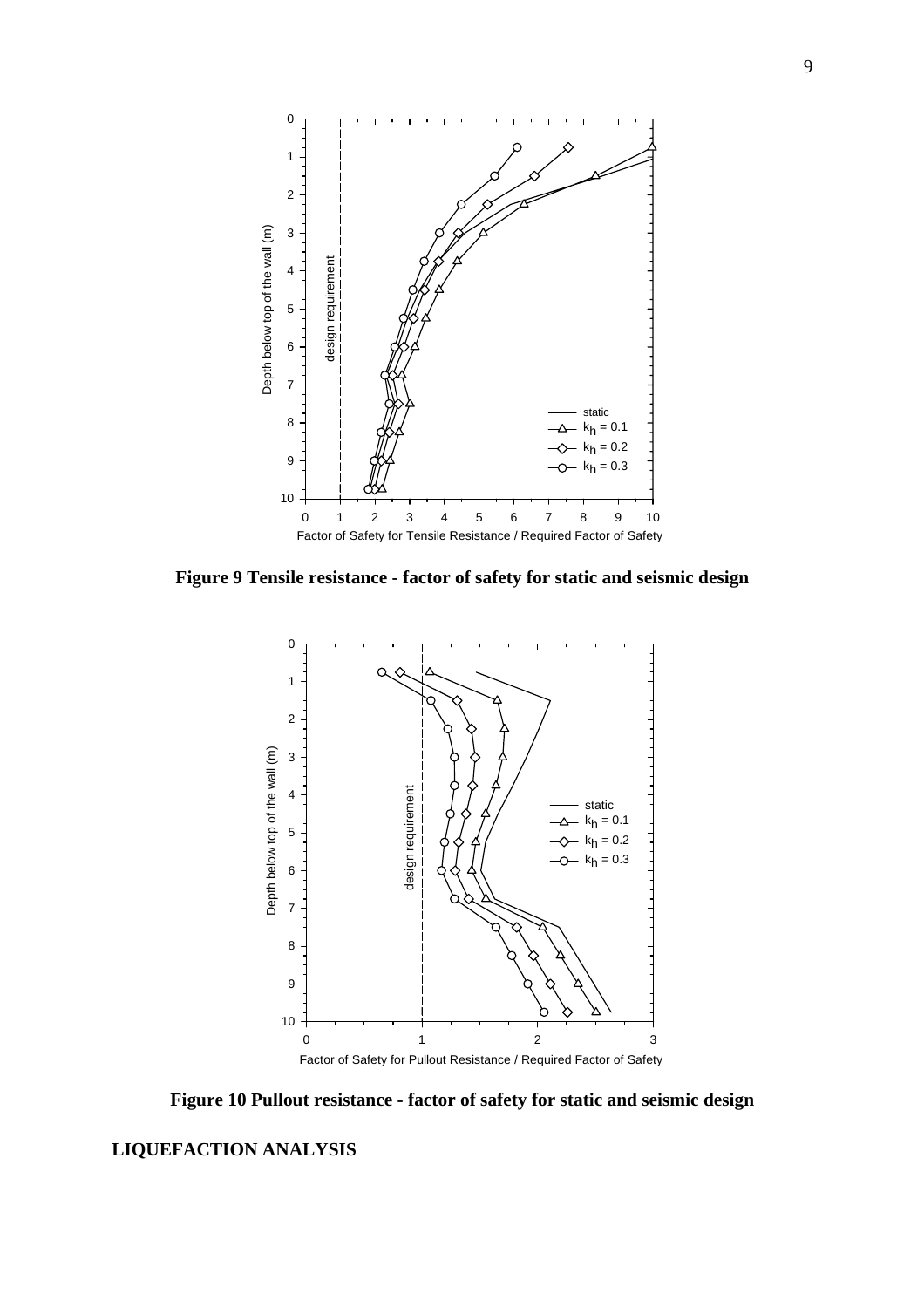Because the wall suffered significant damages due to foundation settlement related to suspected liquefaction, a liquefaction analysis was conducted. For brevity purposes the full results are not presented here. This analysis found the soils had a moderate to high potential for liquefaction/cyclic failure under the loading of the Kocaeli Earthquake. The average FS against cyclic failure of soils in the upper 10 m was about 0.8, accounting for the presence of the overlying embankment.

# **DYNAMIC NUMERICAL MODELLING**

In addition to the simplified seismic analysis, numerical analyses were also performed to better understand the seismic behavior of the structure (*2*). Using FLAC (*9*) with a twodimensional analysis, we were successful in closely predicting the observed earthquakeinduced deformation pattern and displacement magnitudes of the embankment. The deformed mesh shape from the seismic analyses is provided in Figure 11. For brevity purposes, the numerical analysis details are not provided, but the main findings are summarized: 1.) a maximum earthquake-induced lateral wall displacement of 12-14 cm was predicted, compared to an observed value of 10-15 cm, and the predicted backfill settlement was 27 cm, consistent with the observed value of 25-30 cm; 2.) the observed lateral wall bulging was due mainly to seismic shaking, whereas the backfill settlement and panel misalignment were due mainly to the differential ground distortions from liquefaction- and fault-related movements; 3.) although the steel reinforcements were probably not stressed beyond their yield strengths, the earthquake-induced forces in the strips were on average 1.5 times larger than the design values; 4.) intolerable serviceability problems due to significant distortion of the structure, such as panel misalignment and significant backfill settlement, were likely to occur long before internal failure; and, 5.) consistent with the observations, the wall should have maintained its overall structural integrity despite the severe loading conditions it experienced. The numerical analysis added confidence to our interpretation of the field behavior and postearthquake investigation of the structure.

## **SUMMARY AND CONCLUSIONS**

The 1999 Kocaeli Earthquake (M7.4) in northwestern Turkey provided the opportunity to study the field performance of an double-walled RE embankment designed according to procedures essentially same as those used for current FHWA guidelines and subjected to significant ground shaking and permanent ground deformations. The RE embankment formed the northern approach embankment for the Arifiye Bridge Overpass. The site was located immediately adjacent to the ruptured fault causing large horizontal and vertical ground movements within a few meters of the embankment. Unanticipated liquefaction-related settlements also occurred in the foundation, and the ground shaking levels that occurred were higher than those accounted for in design. The site was carefully documented and studied by Virginia Tech personnel following the earthquake.

Key observations and findings from the study are summarized as follows:

1.) The structure was designed using guidelines similar to current FHWA Standards. Minimum FS values recommended for static and seismic conditions were maintained. Based on procedures in Turkey at the time, a seismic coefficient  $k_h$  of 0.1 was used for design of the RE walls and embankment. Liquefaction and/or fault-related movements in the foundation soils were not anticipated or designed for.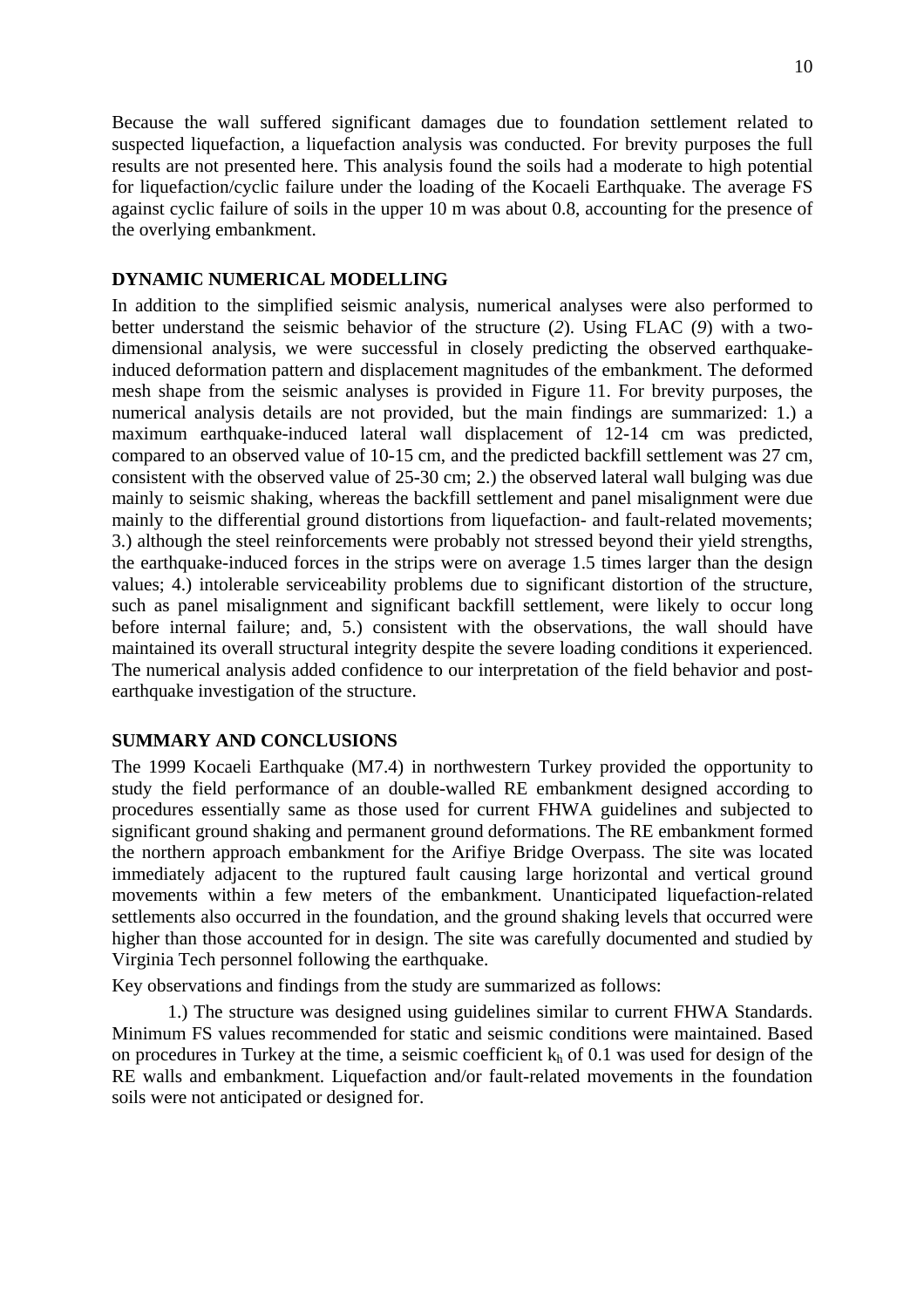

**Figure 11 Deformed shape of the finite difference grid after shaking (deformations 1x no exaggeration)** 

2.) Ground shaking at the site was much higher than what was accounted for using the  $k_h$  design value of 0.1. Estimated peak ground acceleration was about 0.25g, corresponding to an estimated "equivalent  $k_h$ " of about 0.3. Simplified and numerical analyses show reinforcement forces during shaking and pullout resistance greatly exceeded the design values.

3.) In addition to strong ground shaking, the embankment was subjected to significant settlements and horizontal movements. Liquefaction and/or cyclic soil failure were responsible for differential foundation settlements, especially near the culvert that ran beneath the embankment-- settlements of up to 25 cm occurred in this section. Also, the site was located immediately adjacent to the ruptured fault, as the fault rupture passed through the northern abutment and adjacent pier causing a lateral offset of more than 3.5 meters and a vertical offset of nearly 0.5 m. The magnitude of the fault-related movement that occurred directly beneath the RE embankment itself is unknown, but was probably significant.

4.) Simplified and numerical analysis predicted that the steel reinforcements were probably not stressed beyond their yield strengths during shaking, but the induced forces in the strips were on average 1.5 times larger than the design values. Also, the pullout capacity may have been reached during the earthquake for the upper levels of the embankment.

5.) Despite the high levels of shaking and unanticipated ground movements, the RE structure maintained overall integrity, exceeding the design provisions. (Although a PGA of 0.25g is estimated, it is also possible that the peak ground accelerations at the site were larger than 0.29g which is the upper boundary of seismic loading where FHWA/AASHTO simplified design guidelines are applicable). The facing panels and reinforcements were undamaged, and if not for the ground movements, we suspect the RE embankment would probably not have suffered significant damage.

6.) Numerical analyses predicted the observed lateral wall bulging was due mainly to seismic shaking, whereas the backfill settlement and panel misalignment were due mainly to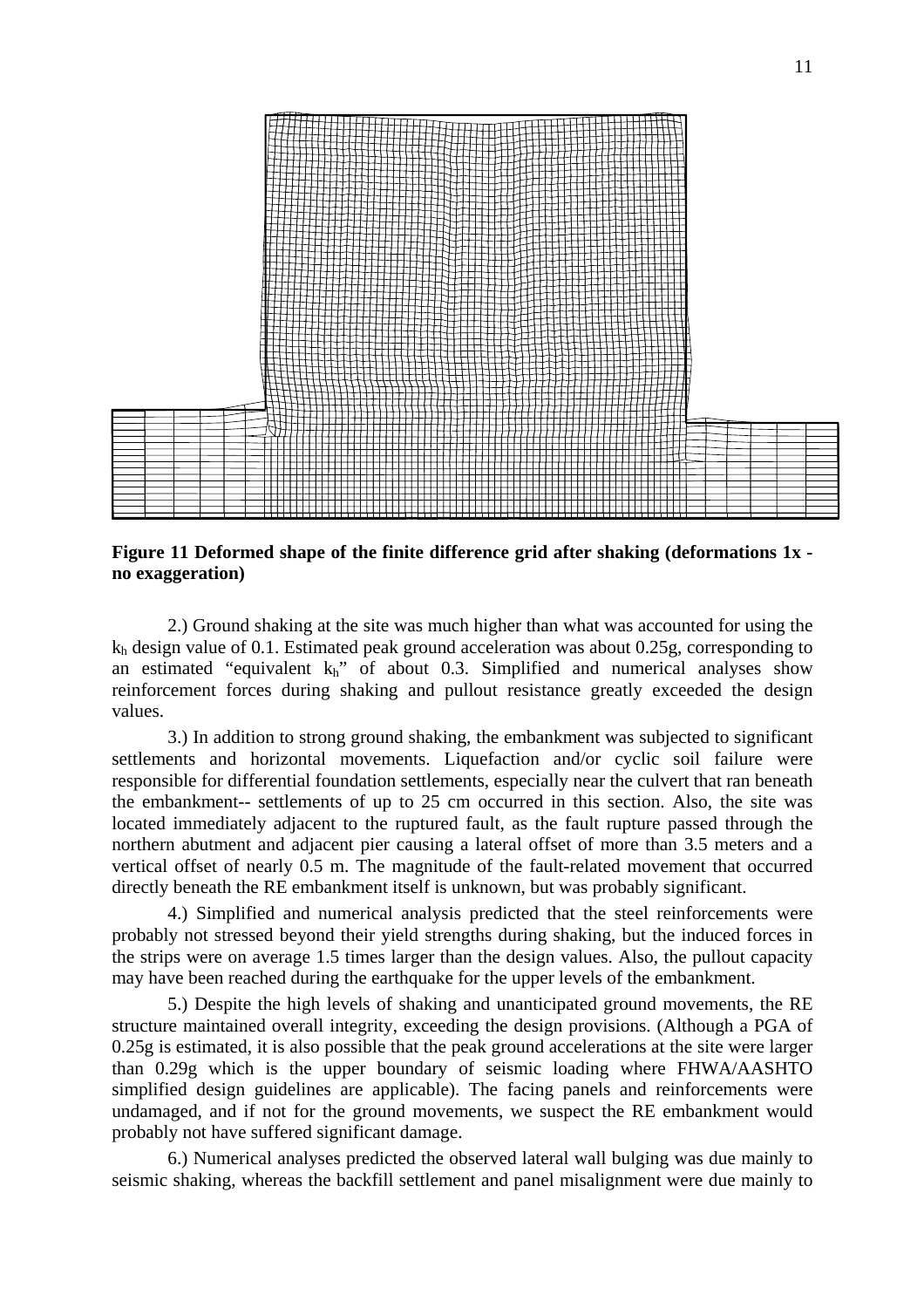the differential ground distortions from liquefaction- and fault-related movements. Also, intolerable serviceability problems due to significant distortion of the structure, such as panel misalignment and significant backfill settlement, were likely to occur long before internal failure. And, consistent with the observations, the embankment should have maintained its overall structural integrity despite the severe loading conditions experienced during the Kocaeli Earthquake.

7.) Special slip joints were used to mitigate anticipated static differential settlements between different sections of the approach embankment (i.e., between the pile-supported abutment and RE embankment). The joints played important role in limiting damage associated with liquefaction-related foundation movements, allowing the wall to sustain significant differential foundation deformations without being overstressed.

8.) In stark contrast to this behavior, two conventionally-constructed approach embankments located near the RE suffered heavy damages during the earthquake, experiencing settlements of more than 1 m. The good performance of the RE walls is thought to be particularly meaningful in demonstrating the seismic stability of conventionallyconstructed walls of this type.

9.) The study implies that well-designed conventional RE embankments constructed according to current FHWA design guidelines have an inherently high resistance to earthquake shaking and differential foundation movements. This performance is thought to be especially meaningful for illustrating the seismic resilience of these systems.

#### **REFERENCES**

1. Mitchell, J.K., Martin, J.R., Olgun, C.G., Emrem, C., Durgunoglu, H.T., Cetin, K.O. and Karadayilar, T. (2000). "Chapter 9 - Performance of improved ground and earth structures." Earthquake Spectra, vol. 16, Supplement A to Volume 16, pp. 191-225.

2. Olgun, C.G. (2003). "Performance of Improved Ground and Reinforced Soil Structures during Earthquakes - Case Studies and Numerical Analyses." PhD. Dissertation, Virginia Tech, Department of Civil and Environmental Engineering.

3. International Building Code (2000). "IBC 2000, International Building Code," Whittier, CA.

4. Sankey, J.E. and Segrestin, P. (2001). "Evaluation of seismic performance in Mechanically Stabilized Earth structures." International Symposium on Earth Reinforcement Practice, IS Kyushu 2001, A.A. Balkema, K. Omine ed., November 14-16, 2001, Fukuoka, Kyushu, Japan, vol. 1, pp. 449-452.

5. AASHTO. (1996). "Standard specifications for highway bridges." American Association of State Highway and Transportation Officials, Washington, D.C., 16th Edition, 677 p.

6. Elias, V., Christopher, B.R. and Berg, R.R. (2001). "Mechanically stabilized earth walls and reinforced soil slopes, design and construction guidelines." FHWA-NHI-00-043, Washington, D.C., 394 p.

7. Sancio, R.B., Bray, J.D., Stewart, J.P., Youd, T.L., Durgunoglu, H.T., Onalp, A., Seed, R.B., Christensen, C., Baturay, M.B. and Karadayılar T. (2002) "Correlation between ground failure and soil conditions in Adapazari, Turkey", Soil Dynamics and Earthquake Engineering, Volume 22, Issues 9-12 , pp 1093-1102.

8. Martin, J.R., Olgun, C.G., Mitchell, J.K., Durgunoglu, H.T. (2004). "High modulus columns for liquefaction mitigation.", Journal of Geotechnical and Geoenvironmental Engineering, ASCE, vol. 130, no. 6, pp. 561-571.